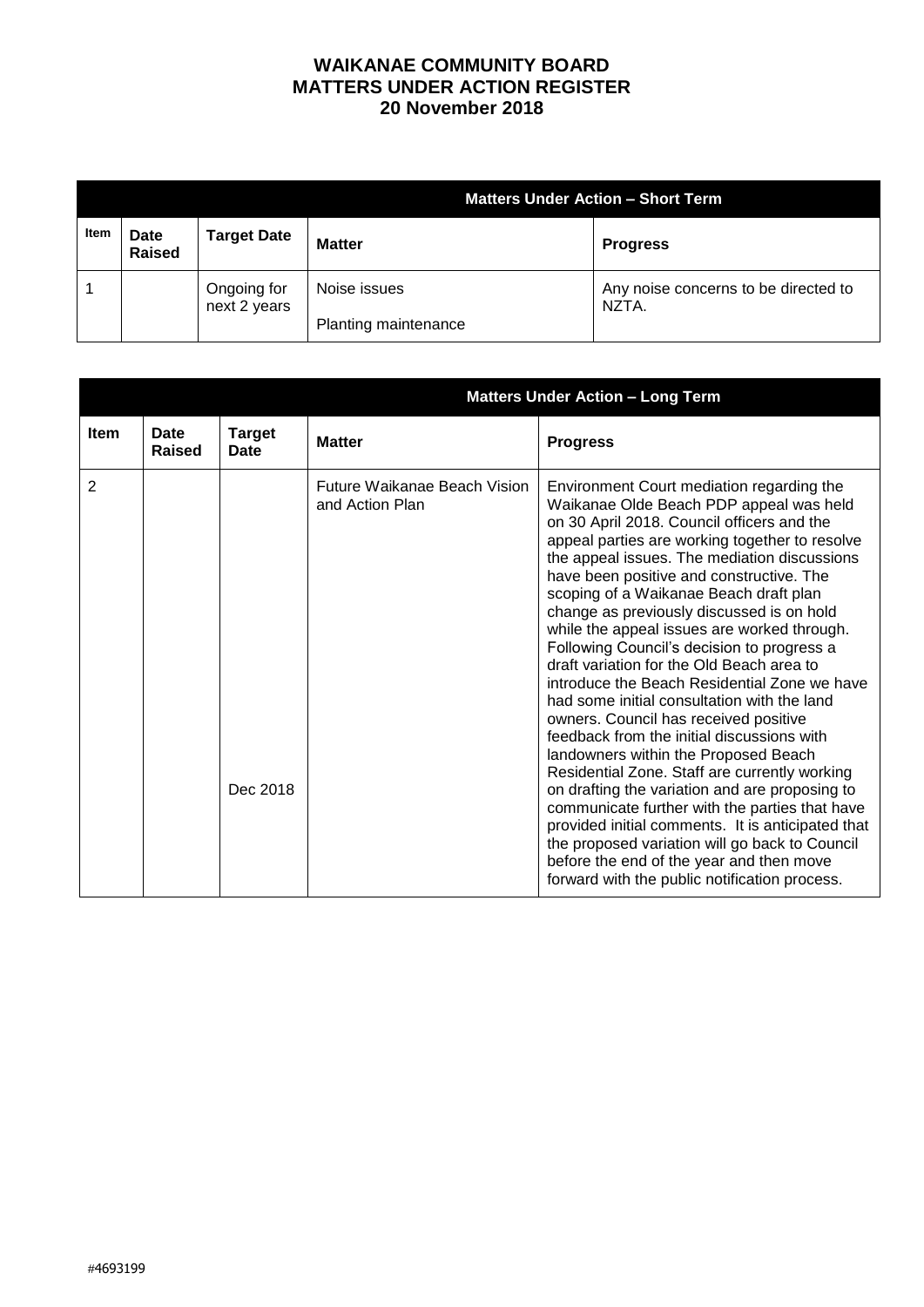|   |      |                     | <b>Matters Under Action - Long Term</b>                                                                                                                                                                                                                  |
|---|------|---------------------|----------------------------------------------------------------------------------------------------------------------------------------------------------------------------------------------------------------------------------------------------------|
| 3 | 2033 | <b>Town Centres</b> | <b>Upgrade to Mahara Place</b>                                                                                                                                                                                                                           |
|   |      |                     | Our concepts and plans for improving Mahara<br>Place by creating a new plaza area were<br>displayed at Waikanae Library on<br>8-10 November. A steady stream of locals<br>dropped in to find out more and to share their<br>views.                       |
|   |      |                     | Most comments were positive with people<br>keen to see things starting to happen. There<br>were also people who felt we should leave<br>things the way they were and others who were<br>keen to share their views on the SH1<br>revocation work as well. |
|   |      |                     | Now that the info days are over, we are looking<br>to relocate the display the Mahara Gallery<br>foyer so more people can see it.                                                                                                                        |
|   |      |                     | <b>Next steps</b>                                                                                                                                                                                                                                        |
|   |      |                     | Sculpture garden                                                                                                                                                                                                                                         |
|   |      |                     | Discussions are well underway with the<br>sculpture garden artists as we work together to<br>give the garden a spruce up.                                                                                                                                |
|   |      |                     | We are planning to start work before the end of<br>November and have it completed before<br>Christmas.                                                                                                                                                   |
|   |      |                     | The work will include ensuring the pipes,<br>pumps and pond area are all fixed, so that the<br>water fountain works properly, and working<br>with the artists to make certain the sculpture<br>looks its best.                                           |
|   |      |                     | Removal of the two palm trees                                                                                                                                                                                                                            |
|   |      |                     | The two Phoenix palm trees will be removed<br>and replaced with planting that is better suited<br>to the space as part of the creation of the new<br>Plaza.                                                                                              |
|   |      |                     | A tree condition report done by a qualified<br>arborist says the trees are likely to become<br>unstable in the future, even if they survive<br>construction around them.                                                                                 |
|   |      |                     | These trees have spiky fronds that can injure<br>people. They are usually planted in areas<br>where people do not gather to sit and use<br>them as shelter.                                                                                              |
|   |      |                     | Removal of the trees is planned for late<br>November and will happen at night to minimise<br>disruption. Work will take about three nights<br>but will be weather dependant.                                                                             |
|   |      |                     | <b>Construction work in Mahara Place</b>                                                                                                                                                                                                                 |
|   |      |                     | Construction of the Plaza area is planned to<br>start in February and be completed by the end<br>of August.                                                                                                                                              |